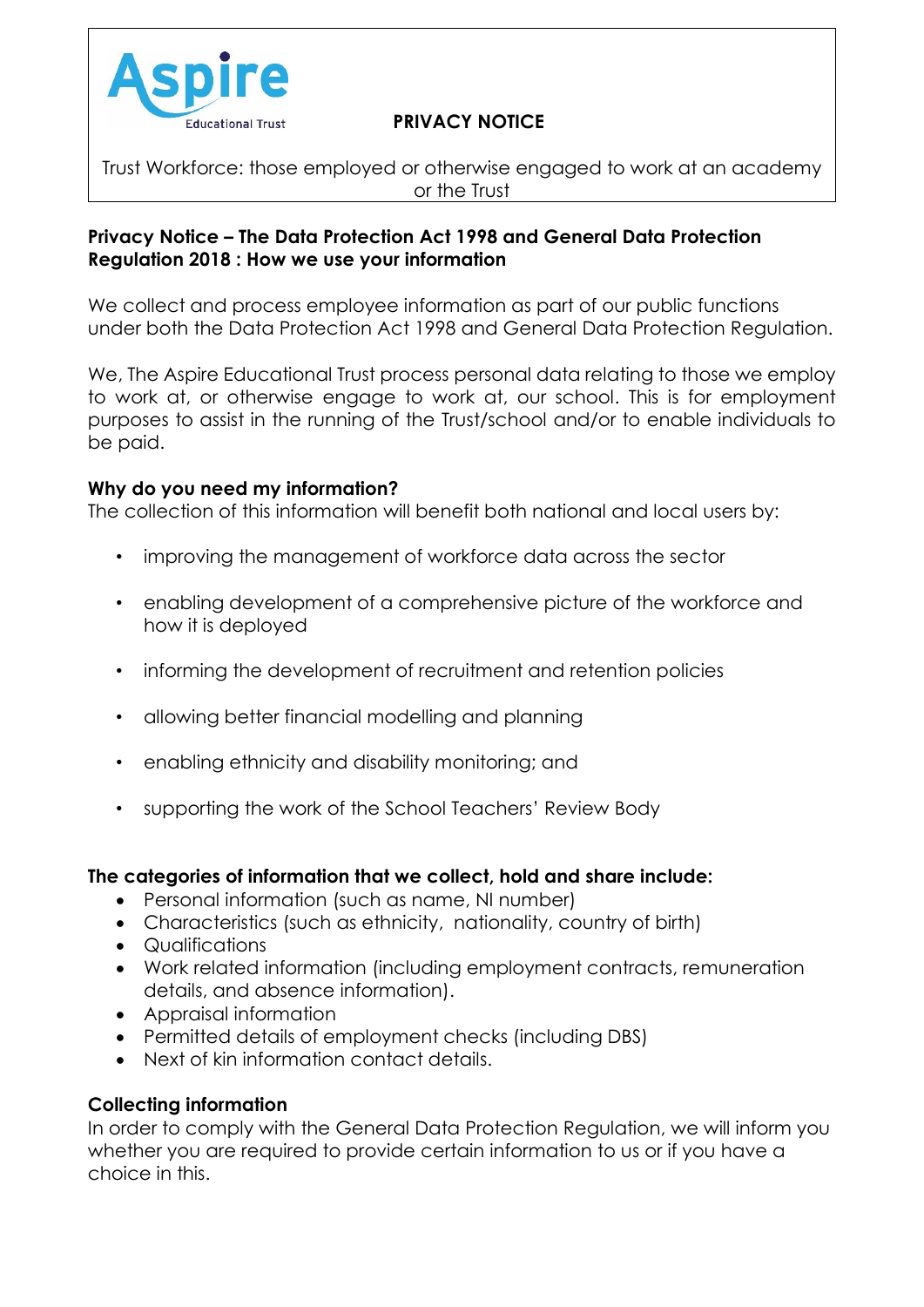### **Storing workforce data**

We hold workforce data according to ICO guidelines

### **How will my information be stored?**

All workforce data will be stored using online systems, in school IT systems and as a paper copies.

Workforce data will be stored securely with the use of secure passwords and locked cupboards.

The MAT uses the following electronic systems:

SIMS Parent Pay Evolve Prime RBUSS Single Central Record – kept on a password protected computer Oracle HCSS Phone numbers kept on a password protected phone

#### **Data collection requirements:**

To find out more about the data collection requirements placed on us by the Department for Education (for example; via the school census) go to [https://www.gov.uk/education/data-collection-and-censuses-for-schools.](https://www.gov.uk/education/data-collection-and-censuses-for-schools)

### **What allows you to use my information?**

The submission of the school workforce census return, including a set of individual staff records, is a statutory requirement on schools and local authorities by virtue of regulations made under sections 113 and 114 of the Education Act 2005. This means that:

- although schools and local authorities must meet their obligations to data subjects under the Data Protection Act, they do not need to obtain consent for the provision of information from individual members of the workforce
- schools and local authorities are protected from any legal challenge that they are breaching a duty of confidence to staff members
- schools and local authorities must complete a return.

### **Who will my information be shared with?**

*We will not share information about you with third parties without your consent unless the law allows us to.*

We are required, by law, to pass on some of this personal data to:

- our local authorities
- The Trust's external auditor
- the Department for Education (DfE). The Department has robust processes in place to ensure the confidentiality of our data is maintained and there are stringent controls in place regarding access and use of the data.